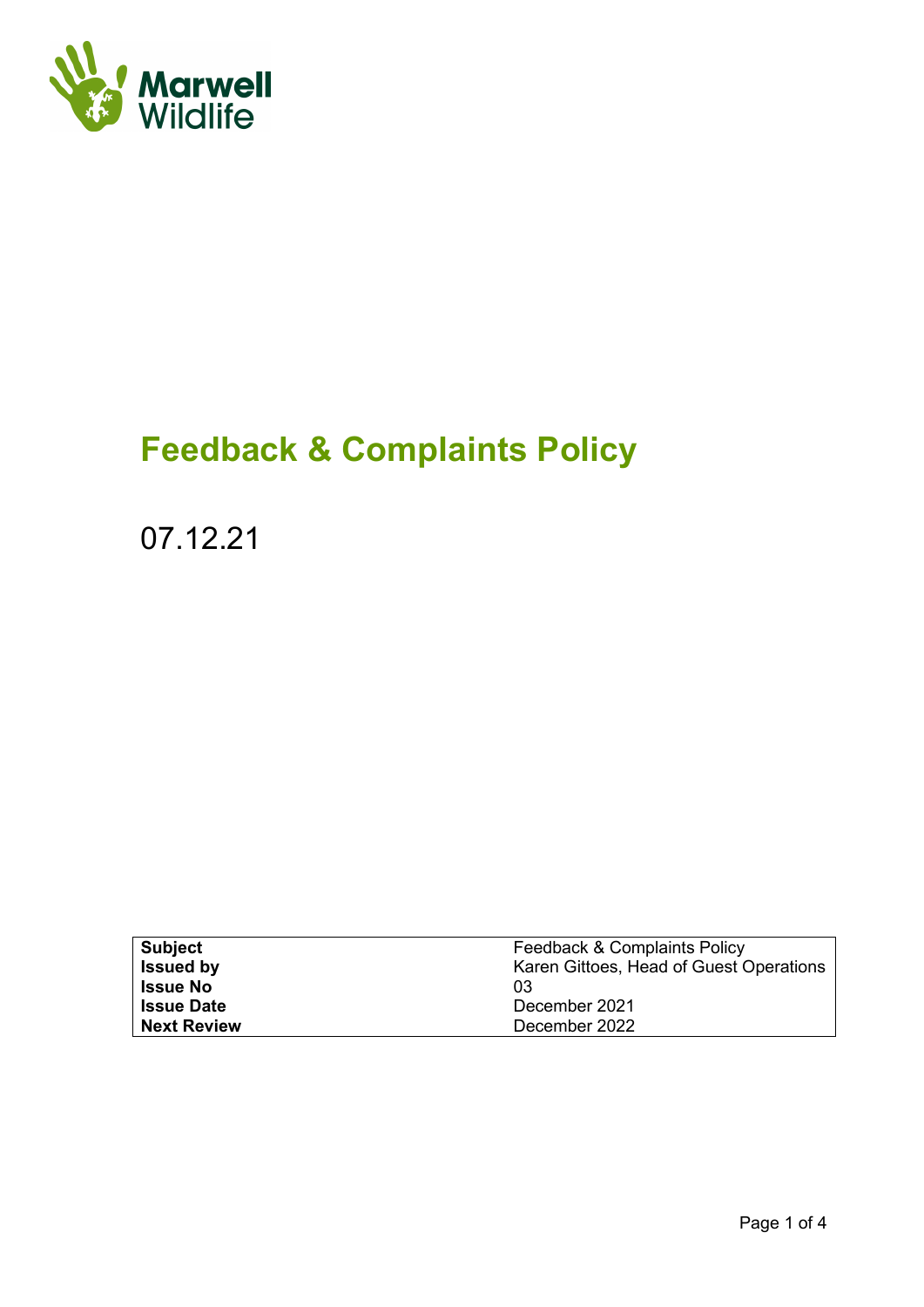

## Feedback & Complaints Policy

### 1.0 Purpose

Marwell Wildlife greatly values all feedback that it receives from guests and interested parties, whether positive or negative.

Marwell uses this feedback to monitor the performance of the organisation and to identify areas of good practise and great guest service, as well as to identify potential areas of concern or improvement.

Marwell commits to responding to all guest feedback in a timely manner where a response is either requested or intimated. Responses will be written to acknowledge, remedy or explain the issues or concerns raised by the guest. There will be no ongoing correspondence aside from exceptional circumstances.

Marwell will respond to any feedback relating directly to guest experience at the zoo and will not normally enter into correspondence relating to general zoological or personal ethical issues.

### **2.0 Contacting Marwell Wildlife**

#### **2.1 How**

There are a variety of means by which guests can contact us with feedback or complaints:

- By email at [feedback@marwell.org.uk](mailto:feedback@marwell.org.uk)
- By post at:
- **Marwell Wildlife** Colden Common **Winchester** Hants SO21 1JH
- By telephone (general enquiries) 01962 777407
- During your visit ask for the appropriate department manager or fill in a feedback form, available from the Membership Cabin or Admissions Gate
- Social media you can post on social media, but will often get a more detailed response if you contact us direct
	- o [www.facebook.com/marwellwildlife](http://www.facebook.com/marwellwildlife)<br>o Twitter.com/Marwellwildlife
	- Twitter.com/Marwellwildlife

All of the above information is posted on the 'contact us' page of our website at: [http://www.marwell.org.uk/misc/contact\\_us.asp?css=1.](http://www.marwell.org.uk/misc/contact_us.asp?css=1) A flowchart is also provided at the end of this policy to assist guests.

In the event of emergency or unplanned events, Marwell will strive to respond within 12 hours to ensure our guests have adequate and timely information prior to any further actions or investigations. Dependent on the nature of the circumstances this may be a form, rather than a bespoke response.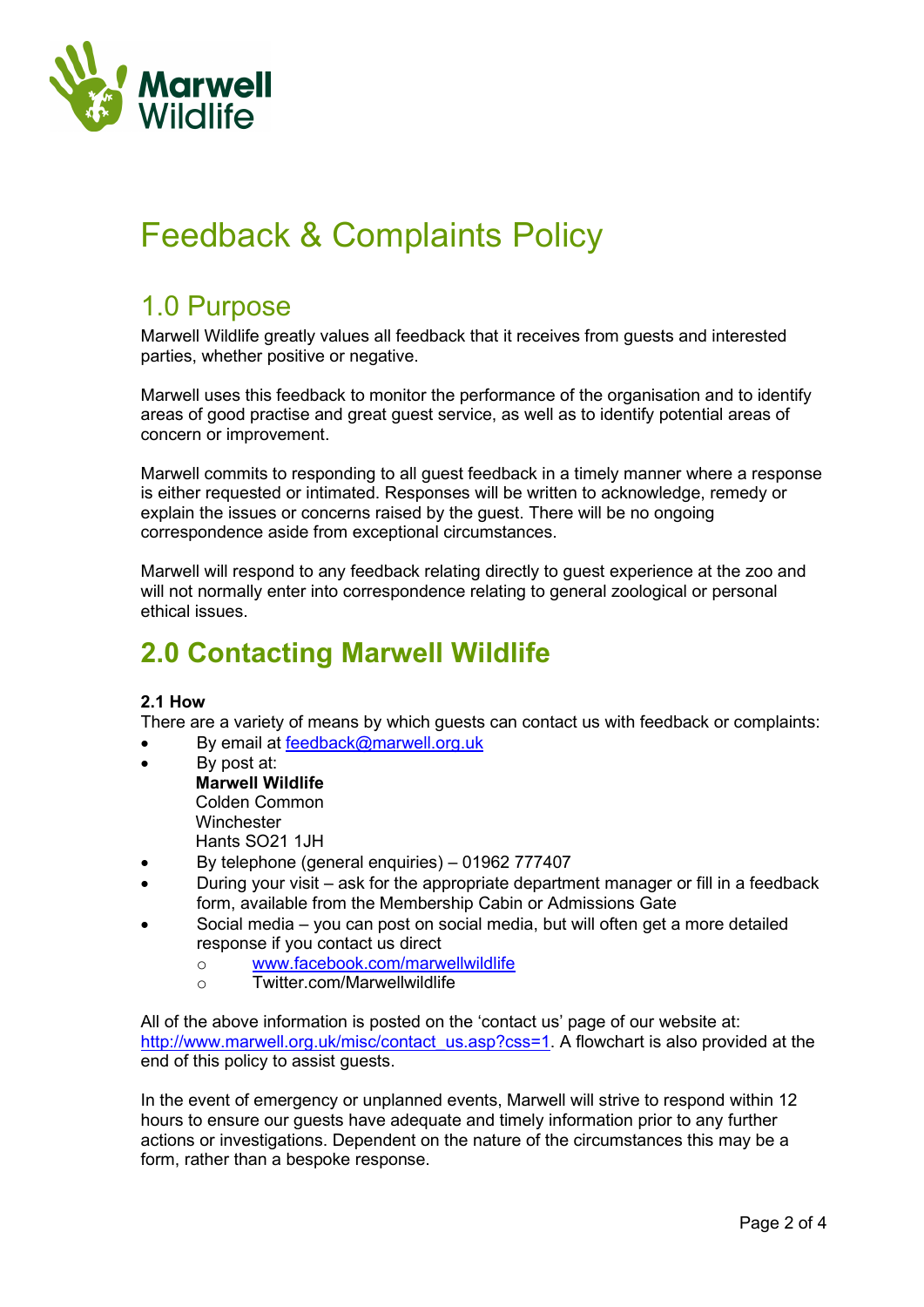

#### **2.1 What to say**

Marwell wants to provide the best possible response to guest feedback. To help us achieve this, guests should provide as much detail as possible. Useful information includes:

- What happened?
- Where?
- What date and time?
- The names or descriptions of any staff involved
- Did you ask to speak to a manager at the time?
- Any other pertinent information

### 3.0 Timescales for responses

Marwell will do its utmost to respond to any guest feedback received within the following timescales. If more time is needed to compile a detailed response, then a holding message will be sent to the guest informing them of this.

An automatic response acknowledging a guest's feedback is sent. We aim to respond to all feedback within 7 days but more detailed feedback involving other teams may take a little longer to compile and for those we aim to send a response within 30 days.

### 4.0 Escalation

In the unlikely event that a guest is not satisfied with the response they receive to their feedback or complaint they may ask for their complaint to be reviewed by more senior staff. If the guest requests this, the original feedback, coupled with Marwell's response will be reviewed by a senior manager, Director, or, if appropriate, the Chief Executive. The guest will then receive a further response. Correspondence will normally cease following this response.

### 4.0 Confidentiality and Recording of Feedback

Marwell may record feedback and responses sent for the purposes of monitoring and evaluation.

Marwell Wildlife is registered with the Information Commissioner's Office and conforms to the General Data Protection Regulation 2018. Marwell Wildlife is also registered under the Data Protection Act 1998 and all personal data submitted is treated in accordance with the Act. Information about your entitlements under the Data Protection Act is available on [www.gov.uk/data-protection.](https://www.gov.uk/data-protection)

All feedback will be treated in the strictest confidence and will only be distributed to those parties required to provide a full response.

No personal information will be shared with any third party or external organisations.